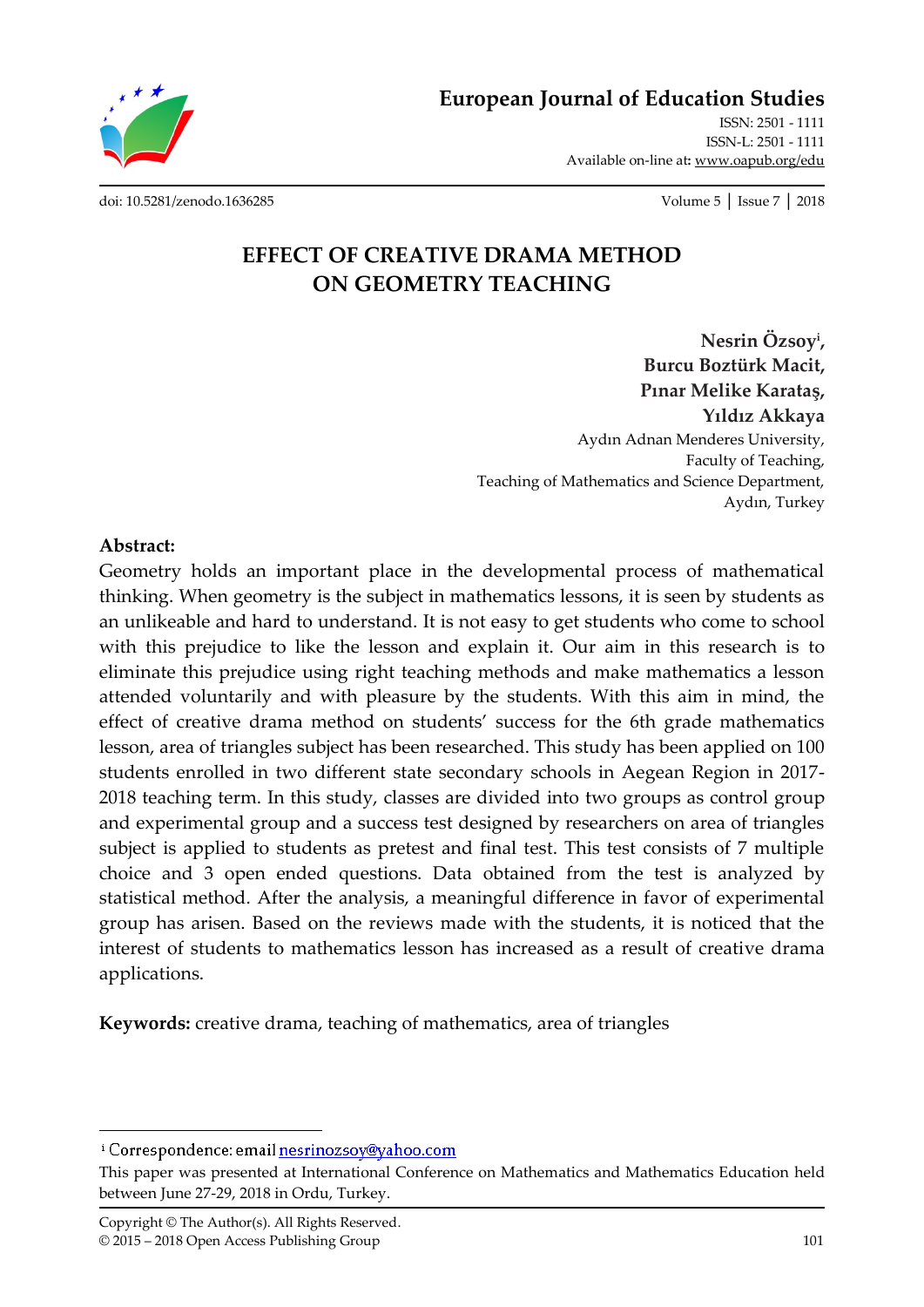### **1. Introduction**

Creative drama is the explanation and revival of a memory, an event, an idea, an education unit, sometimes and abstract concept or behavior by individuals in a teamwork using improvisation, role playing, etc. or theater or drama techniques through the reorganization of old cognitive patterns and the observation, experience, emotions and experiences in a "game" process (San, 1991).

Baykul (1999) states that structural features of a subject play a great role as well as characteristics of students while acquisition of behavior in a subject area. Mathematics ia accepted as a difficult lesson by students since it is not easy to understand abstract concepts. For this reason, it is stated that by using concrete tools and by concretizing the teaching of mathematical concepts, it will be possible to eliminate or at least diminish this hardship. Emotions of appreciate and value mathematics should be developed and discovering and creating process should be given more importance.

As for the conceptualization of some abstract subjects and formulas in mathematics, it is important for students to learn by associating concrete experiences with their own lives, by living and seeing. Dramatic items and games included in creative drama methods increase students' interest in mathematics, create a positive behavior and mathematics subjects (Erdoğan, 2008; Yenilmez and Uygan, 2010).

It is thought that creative drama is one of the most effective methods to realize teaching of mathematics based on constructivist philosophy, student centered and activity based as foreseen in the renewed primary and secondary mathematics teaching programs and this method also constitutes the main roof of this study. The fact that creative drama is a process resulting from individuals' own experiences and provides a alive teaching environment for participants is an important feature (San, 1995). With effective usage of this method, it is observed that language and narration abilities have improved, students enjoyed participating the lesson and teaching has reached the aimed result more easily. Simultaneously, with the help of its features, creative drama offers an enjoyable atmosphere besides keeping the student active. The student is faced with real life situations in a fictive atmosphere. Permanent learning is provided since the students learn by doing and experiencing (Bahar, Bertiz and Yeğen, 2010; Avcı and Agun, 2012; Aytaş, 2013; Aykaç and Köğce, 2014).

Drama puts the creativity, communication skill, concrete and abstract thinking capabilities of the student to the foreground. In addition to this, drama carries the feature of being an effective method for maximizing student success by letting students actively participate in the learning process and creating a variable learning environment based on real life experiences (Aykaç and Köğce, 2014).

Duatepe ve Akkuş (2006) stated teaching based on creative drama will activate students in learning process of the mathematical concepts, make it possible for students to share their mathematical thoughts and allow them to learn mathematics by understanding and making associations on the other hand stated drama based teaching facilitates learning process of mathematics. They also indicated that this method makes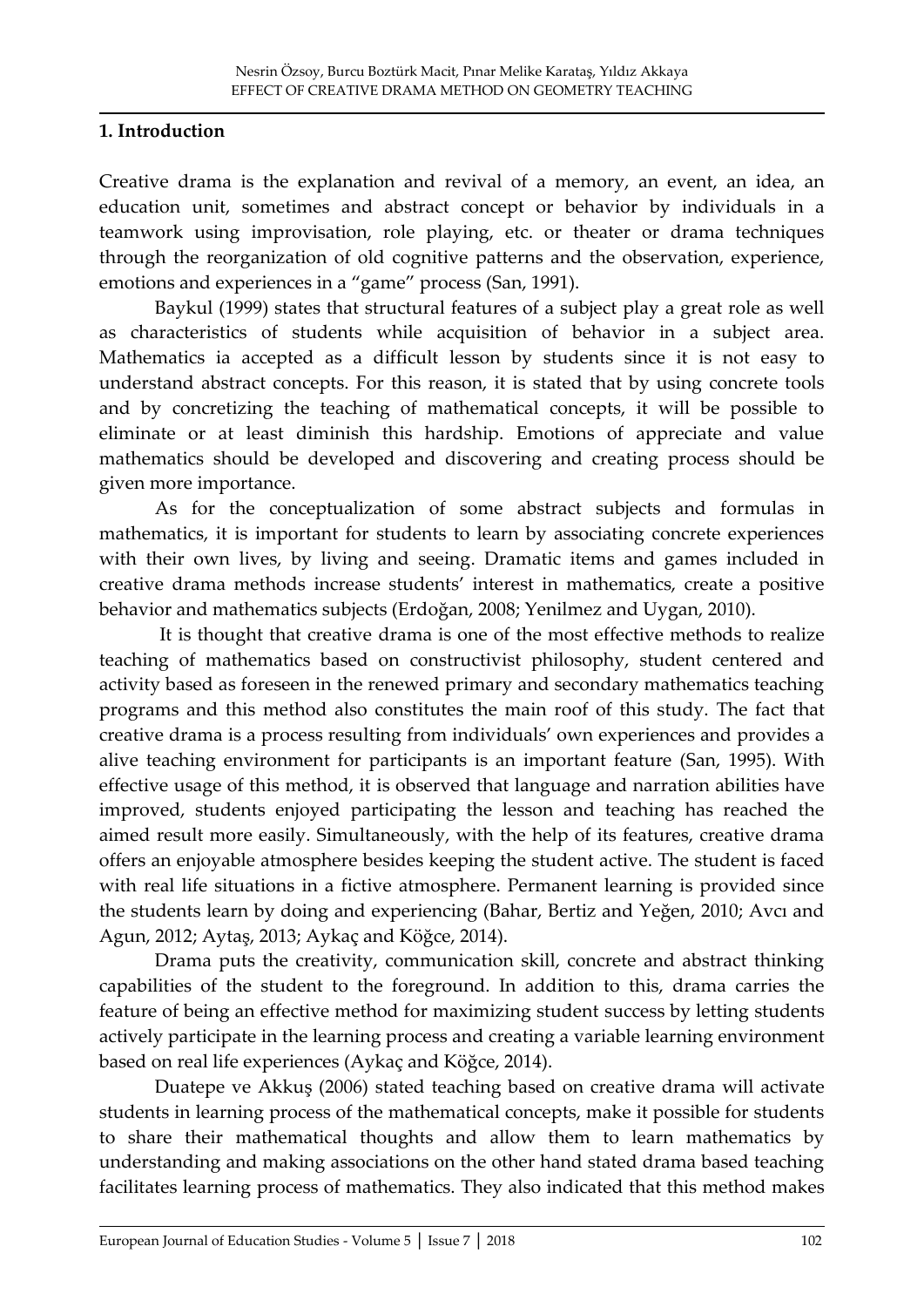it possible to present geometrical concepts and problems in a context and creates a learning environment based on communication and cooperation by letting students move (role play) as a characters. It is also emphasized that drama attracts the students and crates a motivating and attractive learning environment and therefore improves a positive attitude in students (Duatepe, Paksu and Ubuz, 2009).

Mathematics is one of the most important tools known for improving thinking and it is not just about using numbers, we apply to mathematics while shopping, using time, cooking and calculating the invoices. Finding a solution to a problem, solving a puzzle and playing mind games are also mathematics (Özsoy and Yüksel 2007; Umay, 2003).

If creative drama which is a method, a discipline and an art teaching tool at the same time, can be used in teaching of mathematics we will have taught primary school students who have not passed by their game age mathematics, improved their creativity and therefore made the concept of mathematics happy (Özsoy, Güneş, Yüksel, 2002). Learning by doing and experiencing makes information learnt by students more permanent (Özsoy and Yüksel, 2007).

Reducing the fear of mathematics is one of the most important points on improving a positive attitude and behavior towards mathematics, increasing effectiveness and concretizing capacity of the methods used for raising the success in mathematics. For this reason, it is believed that creative drama is the most suitable method for making students love mathematics, showing them that they can be successful and satisfy their needs (Avcı, 2012). Since lessons carried out with drama are enjoyed by students and they learn by doing and experiencing, the lesson becomes more permanent (Gül Gümüş, 2017).

Most of the studies made by creative drama are related to other subjects of geometry. This study has been carried out to assess the effect of drama method in triangles area subject in two different secondary schools in two different cities in Aegean region.

# **2. Method**

# **2.1 Sample**

The scope of this research is two different state secondary schools in two cities in Aegean Region. In these cities, two schools were chosen as samples with the help of cluster sampling method. In the sample, there are  $6<sup>th</sup>$  grade students of the chosen schools. There are two classes of  $6<sup>th</sup>$  grades with 25 students in each city. There are 100 students in total in the sample. The socio-economic status of the families of these students is mediocre.

# **2.2 Research Question**

This research has been carried out to increase the interest and success of students by using drama method in teaching of geometry. It is thought that research findings will be effective in creating an opinion on usage of drama method in teaching of geometry.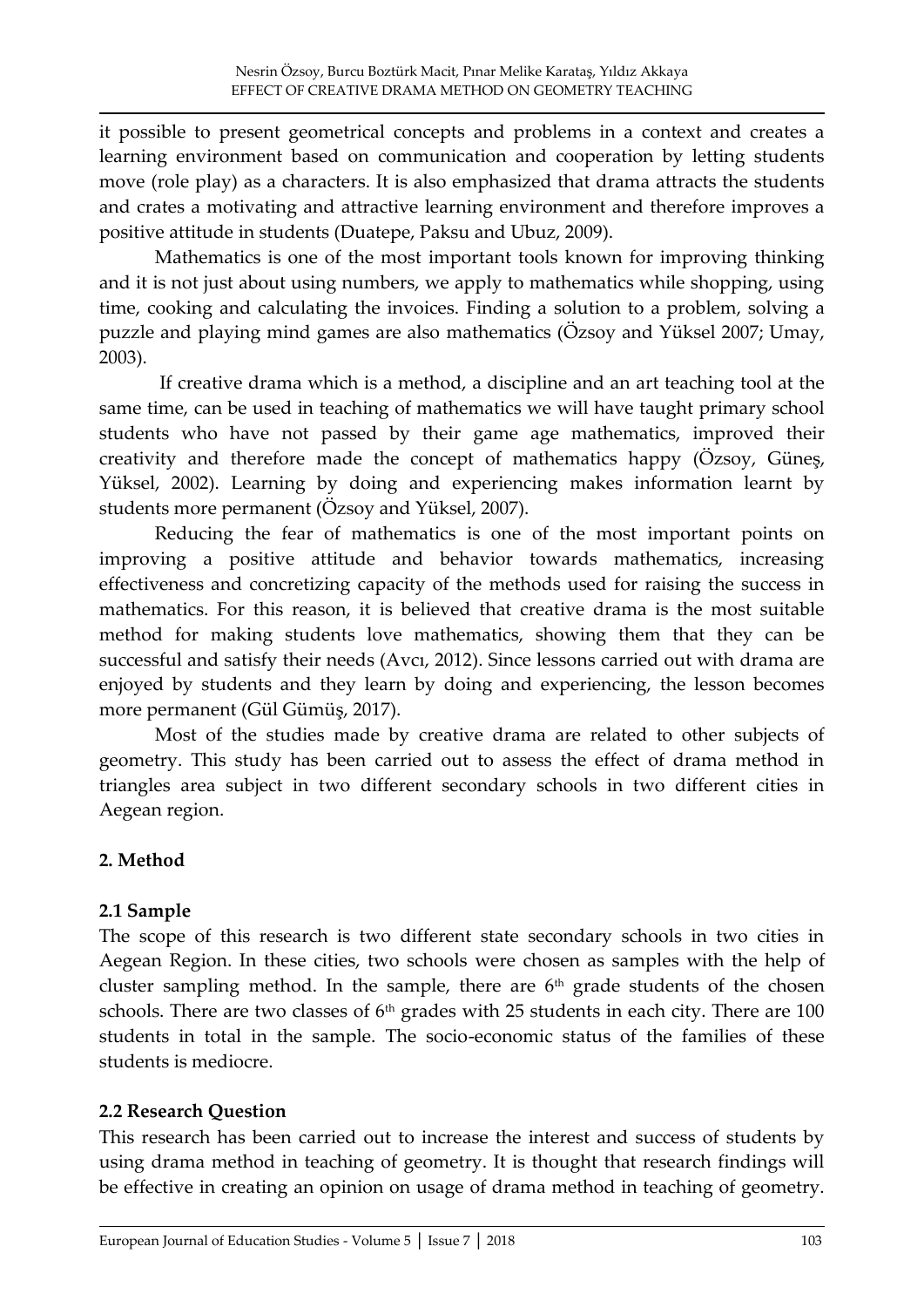For this reason, in the scope of this research, the question 'Is There Any Effect of Creative Drama Method in Teaching of Geometry on Students' Success?' In the framework of this question, below problem will be handled:

1) Is there any meaningful difference between the final test results of experiment group students applied drama method and control group students applied traditional method?

### **2.3 Research Pattern**

Experimental and observation based research pattern are used in this research carried out in order to determine the effect of drama method in geometry teaching on students' success and interest for the lesson.

In order for a research to be experimental, test subjects must be appointed objectively to the experimental process conditions (Büyüköztürk, 2007; Büyüköztürk and etc., 2013). In this research, pre-final test control grouped experimental pattern is used.

## **2.4 Data Collecting Tool**

With the aim of testing existing information level of students on the subject of triangles area, experiment and control groups were applied pre-test. Both groups were given final tests in order to assess the success after the application. Observational process was applied for assessing the interest of the students to the lesson.

Procedures realized to experiment and control groups before, after and during the experiment are indicated in the experiment pattern. Below table shows the experiment pattern of this research.

| Groups | Pre-test | <b>Process</b>              | <b>Final test</b> |
|--------|----------|-----------------------------|-------------------|
| Eφ     | Pt1      | Creative drama              | Ft1               |
|        | Pt2      | Traditional teaching method | Ft2               |

**Table 1:** Pre-Final test Control Grouped Pattern (Büyüköztürk, 2007)

Eg symbol in the cart indicates experiment group to which applied the drama method for the lesson and Tg indicates the control group to which applied the traditional method. According to the applied method, both groups are given pretests before the lesson (Pt 1, Pt2) and final tests after the lesson (Ft1, Ft2) designed by researchers.

Success assessment test has been developed by the researchers according to the acquirements indicated in the 'triangles area' unit and with the help of lesson and workbooks sent by Ministry of Education. Test includes 10 questions in total out of which are 7 multiple choice and 3 open ended questions. In order to provide the validity of the scope of the test, acquirements of the triangles area subject were determined and enough questions have been prepared for each acquirement. Questions were examined by experts, 3 mathematics teachers and 2 experts working in the Ministry of Education and reached its final form with revisions. The final version was also examined by a linguist.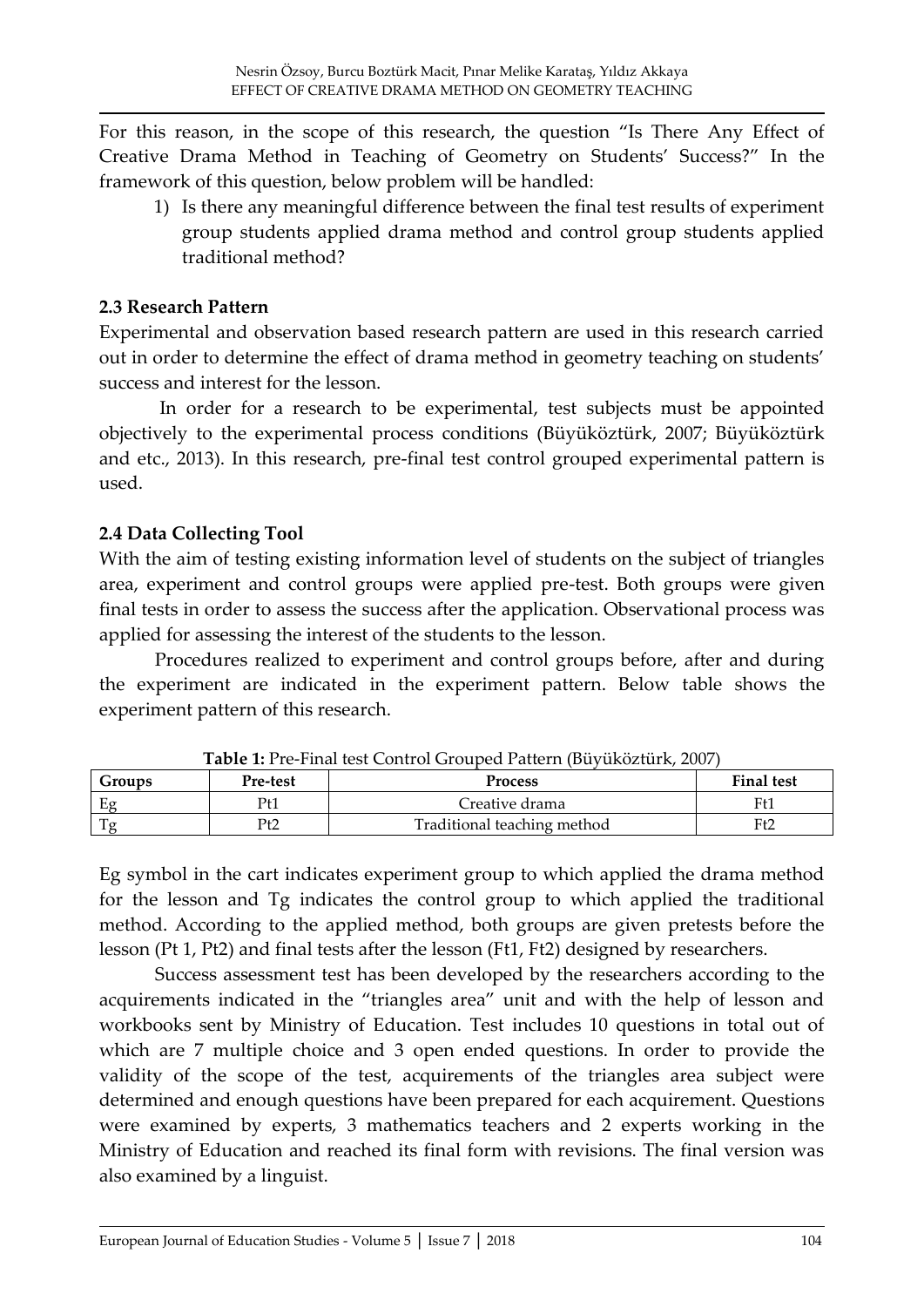1 hour for pre-test, 1 hour for final test and 1 hour for the activity application; this study takes 3 hours in total. Data collection tool is limited to the information test. A drama activity plan is prepared for the lesson. Reviews have been made with the experiment group students.

## **2.5 Data Analysis**

This study is applied to 6th grade students of two state secondary schools of two cities in Aegean region in 2017-2018 spring teaching term. There two 6th grades in each city. One of the classes is chosen as the experiment group while the other is chosen as the control group.

Before the explanation of the subject, both groups are given pre-tests in order to assess the equality of the information level on triangles area subject. After the equality of the groups is determined, application process is started. Experiment group is taught by the Creative Drama method. Before the lesson starts, chairs are lined as U and a free space is provided to the students. Suitable tools are used through the lesson activity. As for Control group, Traditional Teaching Method is used. Blackboard and lesson books are used as tools. Same time period are allocated to the acquirements and lessons are started nd finished at the same time. After the application, pre-test questions are given to the both groups as final tests in order to assess the learning level of the experiment and control groups. Besides this, interest of the students to the lesson is observed in experiment and control groups separately. Statistical methods and t-test is applied in data assessment process.

During the analysis of research findings, distortion values and assessment test applied to the groups are controlled first with kolmogorov smirnov normality test in order to see if the findings have normal dispersion. Later, difference between the final test scores are examined as the assessment of learning levels of experiment and control groups. During the comparison of creative drama method applied experiment and traditional method applied control groups' final tests, 'independent groups t test' is used.

# **3. Findings**

| Student    | Number of           | Arithmetical | <b>Standard</b>  | Table 1. EXPENSIVE and Control Groups Triantemancs puccess Assessment Fle-test peoles<br>Degree of |       | Level of       |
|------------|---------------------|--------------|------------------|----------------------------------------------------------------------------------------------------|-------|----------------|
| Groups     | <b>Test Subject</b> | Avarage      | <b>Deviation</b> | Randomness                                                                                         | value | Meaningfulness |
|            | (N)                 |              | (SD)             | (DR)                                                                                               |       | (P)            |
| Experiment | 50                  | 31,5         | 14,97            | 58                                                                                                 | 0,17  | 0,987          |
| group      |                     |              |                  |                                                                                                    |       |                |
| Control    | 50                  | 31,56        | 16,05            |                                                                                                    |       |                |
| group      |                     |              |                  |                                                                                                    |       |                |

**Table 1:** Experiment and Control Groups' Mathematics Success Assessment Pre-test Scores

There is a difference of 0,06 between the arithmetical average of experiment and control group. In order to see if this difference is meaningful, T test is applied and result is found as 0,17. Since P=0,987>0,05 (%95 trust gap) it i decided that there is not a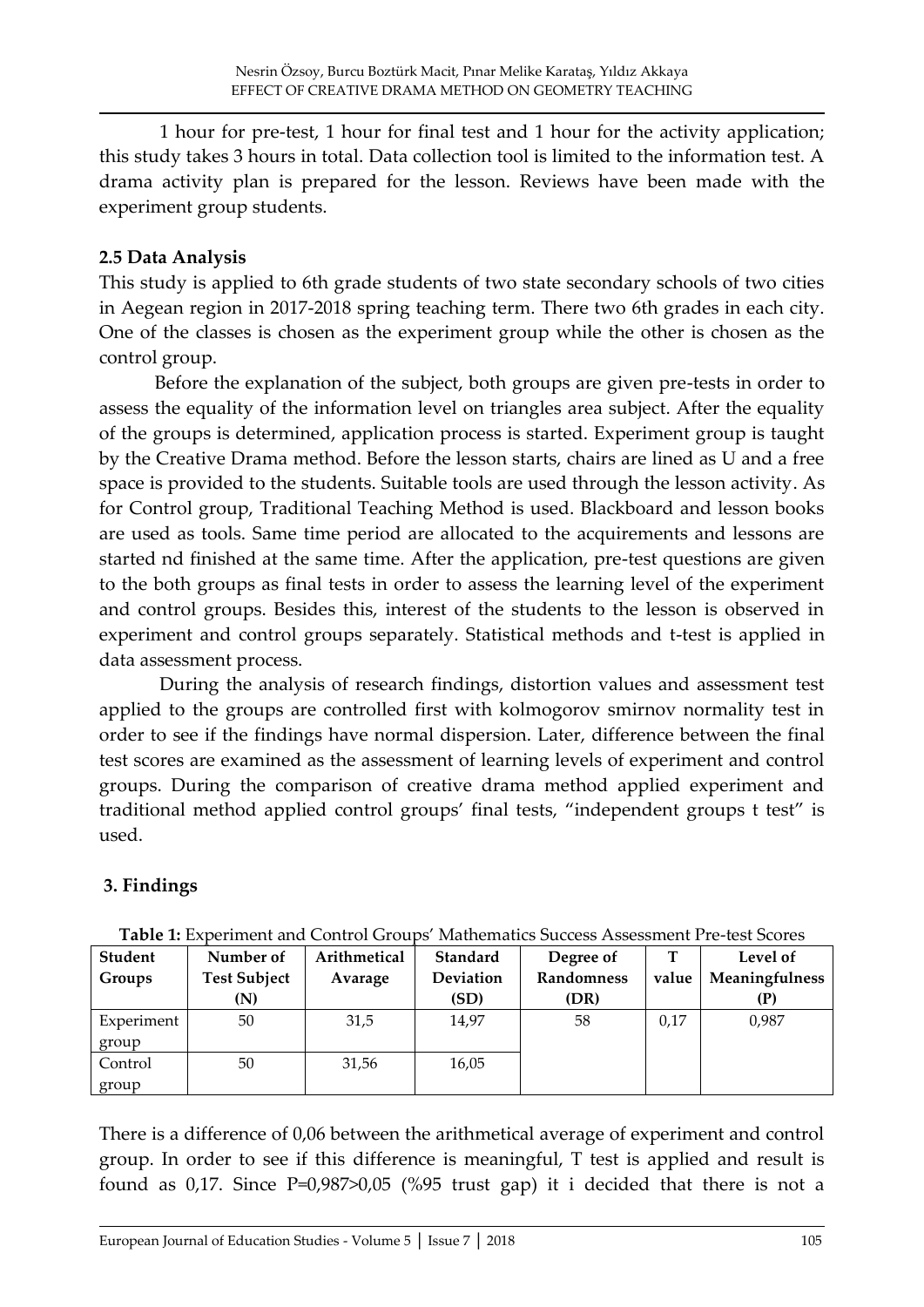meaningful difference between experiment and control groups. Therefore, success levels of experiment and control group is equal to each other.

| Control<br>group | Number of<br>test<br>subjects | Arithmetical<br>avarage | Standard<br><b>Distortion</b><br>(SD) | Degree of<br>randomness | T test<br>value | Level of<br>meaningfulness<br>(P |
|------------------|-------------------------------|-------------------------|---------------------------------------|-------------------------|-----------------|----------------------------------|
| Pre test         | 50                            | 31,56                   | 16,05                                 | 29                      | $-5,088$        | 0.00                             |
| Final test       | 50                            | 48.95                   | 20,7                                  |                         |                 |                                  |

**Table 2**: T-test results of Control group mathematics success pre and final tests

According to the T-test results of dependent groups, difference between the averages is =19,36. T test=-5,088. Between the pre and final tests of control group is P=0,00 Since <0,05 there is a meaningful difference between the results.

| Experiment<br>group | Number<br>of test<br>subjects | Arithmetical<br>average | <b>Standard</b><br><b>Distortion</b><br>(SD) | Degree of<br>randomness | T test<br>value | Level of<br>meaningfulness |  |
|---------------------|-------------------------------|-------------------------|----------------------------------------------|-------------------------|-----------------|----------------------------|--|
| Pre test            | 50                            | 31,5                    | 14.97                                        | 29                      | $-11,418$       | 0.000                      |  |
| Final test          | 50                            | 77,5                    | 16,43                                        |                         |                 |                            |  |

**Table 3**: T-test results of Experiment group mathematics success pre and final tests

According to the T-test results of dependent groups, difference between the averages is 46. T test=-11,418. Between the pre and final tests of experiment group is P=0,00 Since <0,05 there is a meaningful difference between the results.

**Table 4:** Findings of final test results of experiment and control groups mathematics success assessment

| Student<br>groups | Number<br>of test<br>subjects | Arithmetical<br>avarage | Standard<br><b>Distortion</b><br>(SD) | Degree of<br>randomness | T test<br>value | Level of<br>meaningfulness |
|-------------------|-------------------------------|-------------------------|---------------------------------------|-------------------------|-----------------|----------------------------|
| Experiment        | 50                            | 77,5                    | 16,43                                 | 58                      | $-5,445$        | 0,000                      |
| Control           | 50                            | 50,93                   | 21,06                                 |                         |                 |                            |

There is a difference of 26,57 between the arithmetical average of experiment and control group. In order to see if this difference is meaningful, T test is applied and result is found as -5,445. P(0,000)<0,05 (%95 trust gap)

According to this result, it is understood that there is a meaningful difference between the experiment and control groups.

Positive results are acquired in the reviews made with experiment group. The participants indicated their contentment with the application of creative drama method. Students said things like 'we haven't noticed how the time flew', 'this subject is so easy", "teacher, can we do this for a lesson again?", "we have understood this subject so well" and "teacher, please ask questions about this subject in the exam".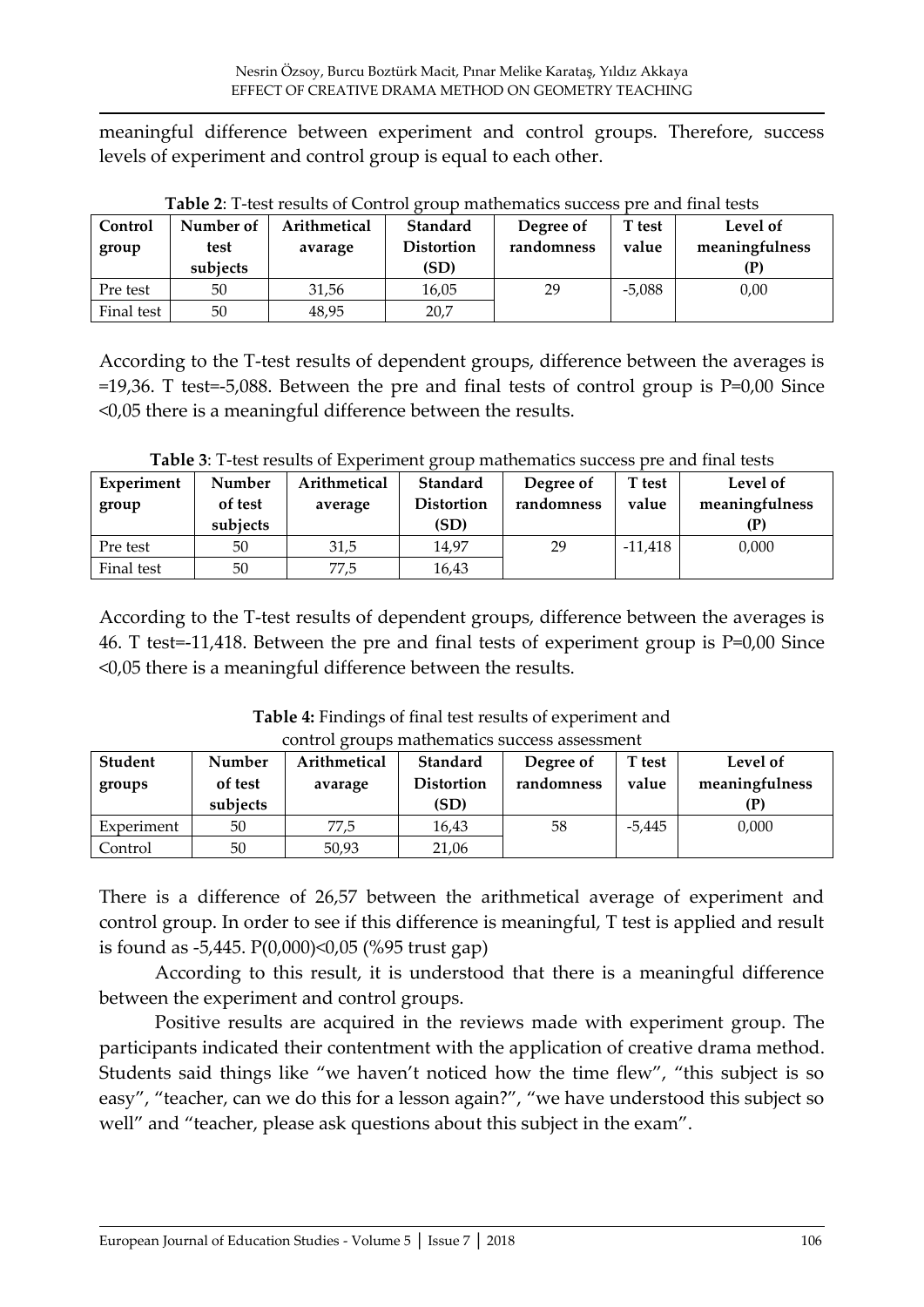### **4. Conclusion**

This research is made for determining the effect of the creative drama method on 6th grade mathematics lesson 'triangles area' subject.

In this research, the answer of the question 'Is there any meaningful difference between the final test results of experiment group students applied drama method and control group students applied traditional method?' is examined. A meaningful difference in favor of experiment group is found between the success levels of traditional method applied control group and creative drama method applied experiment group. This result is parallel with Gül Gümüş (2017) and Özsoy (2003).

As a result of the observations made in the research process it is found that students who don't have any interest in the lesson have participated actively, students have learnt by enjoying, participated voluntarily to the lesson, participated to the activity eagerly and moved in cooperation and associated information given with their daily life. Students acquired information on where to use this subject in their Daily life. They also tried to make inferences in mathematics lesson. When they are reviewed, students indicated that lesson has passed quickly and subject is not difficult. This result supports Gül Gümüş (2017) and Özsoy (2003).

In control group where applied traditional teaching method, students who are eager to learn have participated in the lesson. Students with medium level of eagerness have chosen memorizing. The method failed to raise interest of the students who have no interest to the lesson.

Creative drama making students active in learning process, encouraging them to speak up, supporting them to try to solve the problems with their own ways or making group discussions, providing permanent learning instead of memorizing and letting students to make inferences with other subjects in mathematics can be used specifically on geometry and on mathematics teaching more generally when used with other methods.

It is possible to mention the difficulties experienced in the process in addition to the beneficial nature of the drama method. Students may conceive the process as a game and may not consider this as a lesson since they do not have enough information drama. For this reason, teacher may need to introduce drama to students, prepare the students to the process with drama activities and hold the control through the process. A crowded class may become a problem for including all students in the activity. The teacher should also be trained for drama in order to prepare the plans, manage the process effectively and control the class. Teacher or the leader needs to have necessary capability and expertise in the field to increase the motivation of the students. It may be challenging for the teacher to prepare the environment, plans and materials for drama in time. At the same time, class hours may be inadequate and the anxiety for completing the official program may limit the applicability of drama method to be used frequently in classes. For this reason, activity plans should be arranged suitable to the conditions. In addition to these, some parent may consider drama as a game or theater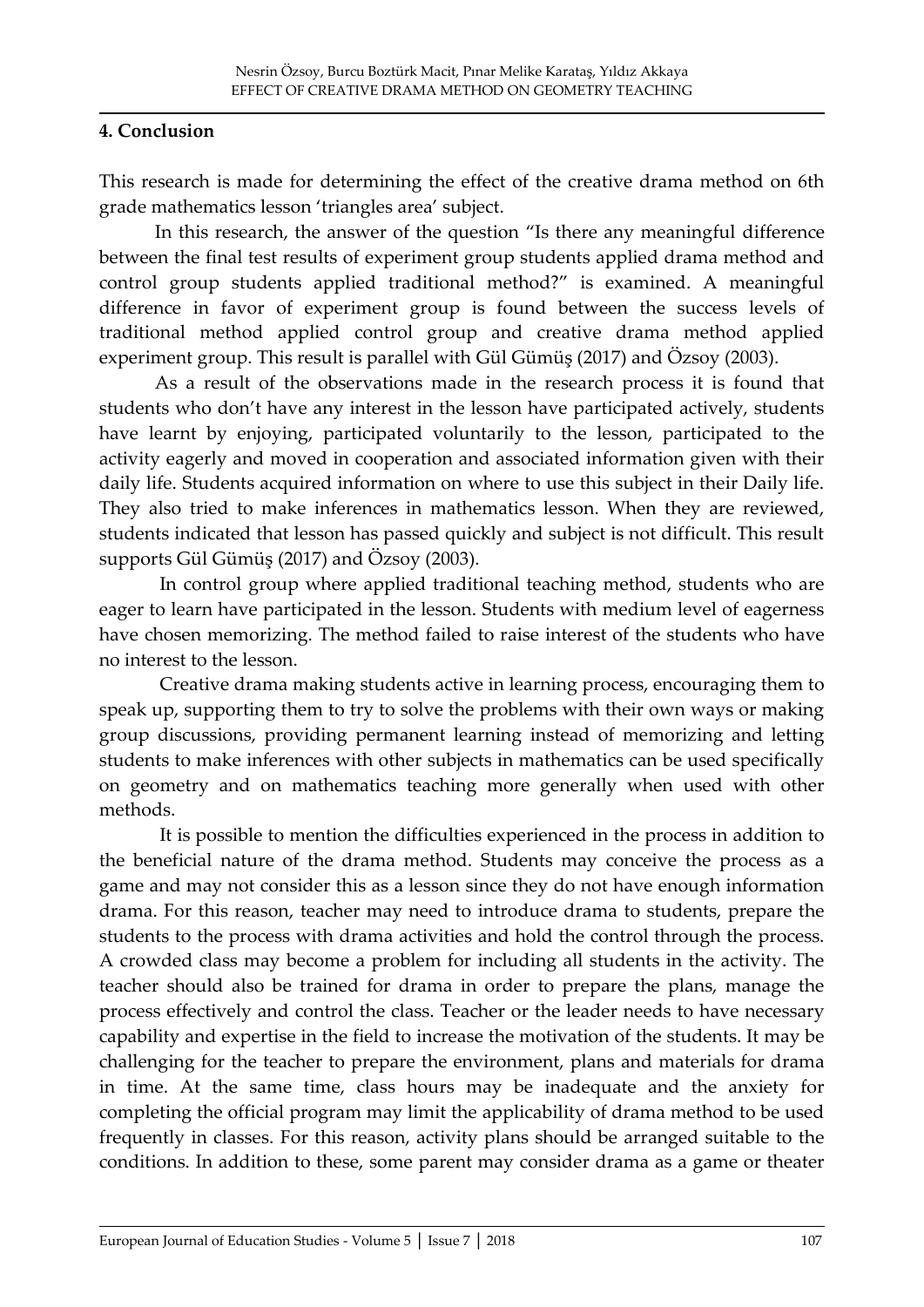play and may have fears for the exams, managers may not have enough information on the method and these may cause problems for the method to be applied.

## **4.1 Suggestions**

- 1. Resource books may be published for teacher to use, activity plans should be increased in numbers for different subjects and lessons.
- 2. Researches may be increased in number in order to determine the applicability of the Drama method to different subjects and different class levels.
- 3. Creative drama trainings may be widespread for teachers and school managers.
- 4. Creative drama class may be arranged in schools. By doing this, class arrangement problem will be eliminated.

## **References**

- Avcı Agun, B. (2012). Primary developing activities appropriate for planned drama prepared in the classroom mathematics teaching. Master Thesis. Rize University, Institute of Social Sciences, Rize.
- Aykaç, M. ve Köğce, D. (2014). Sınıf Öğretmenlerinin Matematik Derslerinde Yaratıcı Drama Yöntemini Kullanma Durumlarının İncelenmesi. Tarih Okulu Dergisi (TOD), 17, 907-938.
- Aytaş, G. (2013). Eğitim ve öğretimde alternative bir yöntem: Yaratıcı drama. Adıyaman Üniversitesi Sosyal Bilimler Enstitüsü Dergisi, 12, 35-54.
- Bertiz, H., Bahar, M. ve Yeğen, G. (2010). The Attitudes of Prospective Science and Technology Teachers Towards Creative Drama Method and Their Views on Using the Method in Science and Technology Education Journal of Gazi Educational Faculty (GUJGEF), 30(2).
- Baykul, Y. (1999). İlköğretimde Matematik Öğretimi. Ankara: T.C. MEB Projeler koordinasyon Merkezi Başkanlığı.
- Baykul, Y. (2009). İlköğretimde Matematik Öğretimi 6-8. Sınıflar. Ankara: Pegem A Yayınları.
- Büyüköztürk, Ş. (2007). Deneysel Desenler Öntest- Sontest Kontrol Grubu Desen ve Veri Analizi. Ankara: Pegem A Yayıncılık.
- Duatepe-Paksu, A. & Ubuz, B. (2009). Effects of Drama-Based Geometry Instruction on Student Achievement, Attitudes, and Thinking Levels, The Journal of Educational Research, 102(4).
- Duatepe, Paksu, A., Ubuz, B. (2007). Yaratıcı Drama Temelli Matematik Dersleri Hakkında Öğretmen Görüşleri. Yaratıcı Drama Dergisi. Sayı .3-4. (Kış/Yaz 2007).
- Duatepe, A., Akkuş, O. (2006). Yaratıcı Dramanın Matematik Eğitiminde Kullanılması: Kümeler Alt Öğrenme Alanında Bir Uygulama. Yaratıcı Drama Dergisi. Sayı 1. (Yaz 2006).
- Erdoğan, S. (2008). Drama ile Matematik Etkinlikleri. Ankara: Nobel Yayın Dğıtım.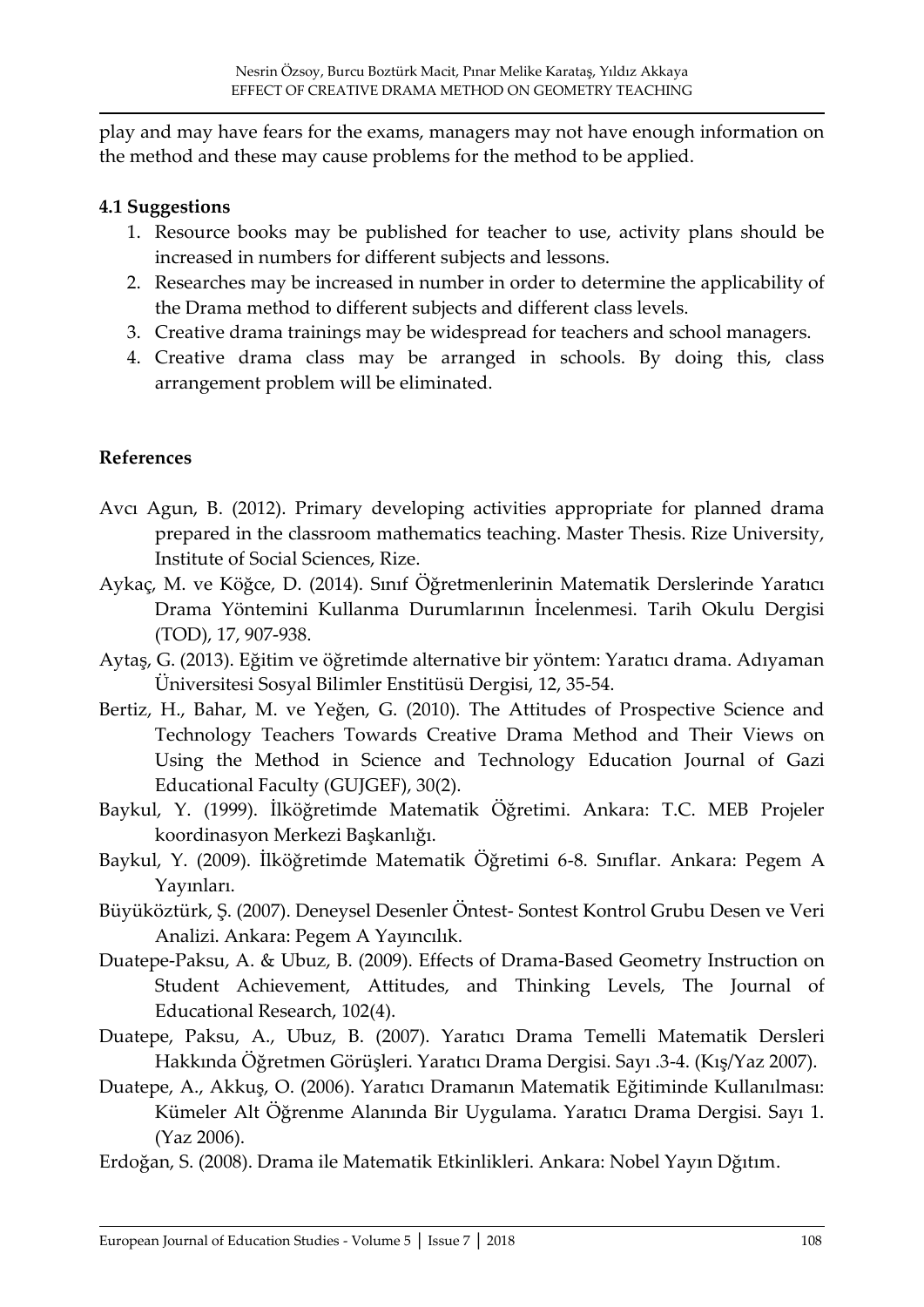- Gül Gümüş Hasibe (2017), The effects of Creative Drama in Mathematics Teaching in terms of the Achievement , Attitude and Retention Levels of Students. Master's thesis Mersin University Institute of Educational Sciences, Mersin, Turkey.
- Özsoy, N. (2003). Using Creative Drama As A Method of Teaching Mathematics in Elementary School. Journal of Balıkesir University. 5(2) 112-119.
- Özsoy, N., Güneş Ö, Yüksel D.E. (2002) Drama in Math. Education, IEC 2002, Changing Times, Changing Needs First International Education Conference, , Famagusta, North Cyprus, May 8-10.
- Özsoy, N., Yüksel, S. (2007). Drama in Mathematics Teaching. Journal of Buca of Faculty of Education. 21: 32-36.
- San İ., Yaratıcı Dramanın Eğitsel Boyutları, Yaratıcı Drama 1985-1995 yazılar (Prof. Dr. İnci SAN'a armağan), Ed: H. Ö. Adıgüzel, Naturel Yayıncılık, 113-122, 1991.
- Umay. A. (2003). Mathematical Reasoning Ability Matematiksel Muhakeme Yeteneği. Journal of Hacettepe Üniversity Education Faculty. 24: 234-243.
- Üstündağ, T. (2002). Yaratıcılığa Yolculuk. Ankara: Pegem A Yayıncılık.
- Yenilmez, K. & Uygan, C. (2010). Yaratıcı Drama Yönteminin İlköğretim 7. Sınıf Öğrencilerinin Geometriye Yönelik Öz-yeterlik İnançlarına Etkisi. Kastamonu Eğitim Dergisi, 18(3) 931- 942.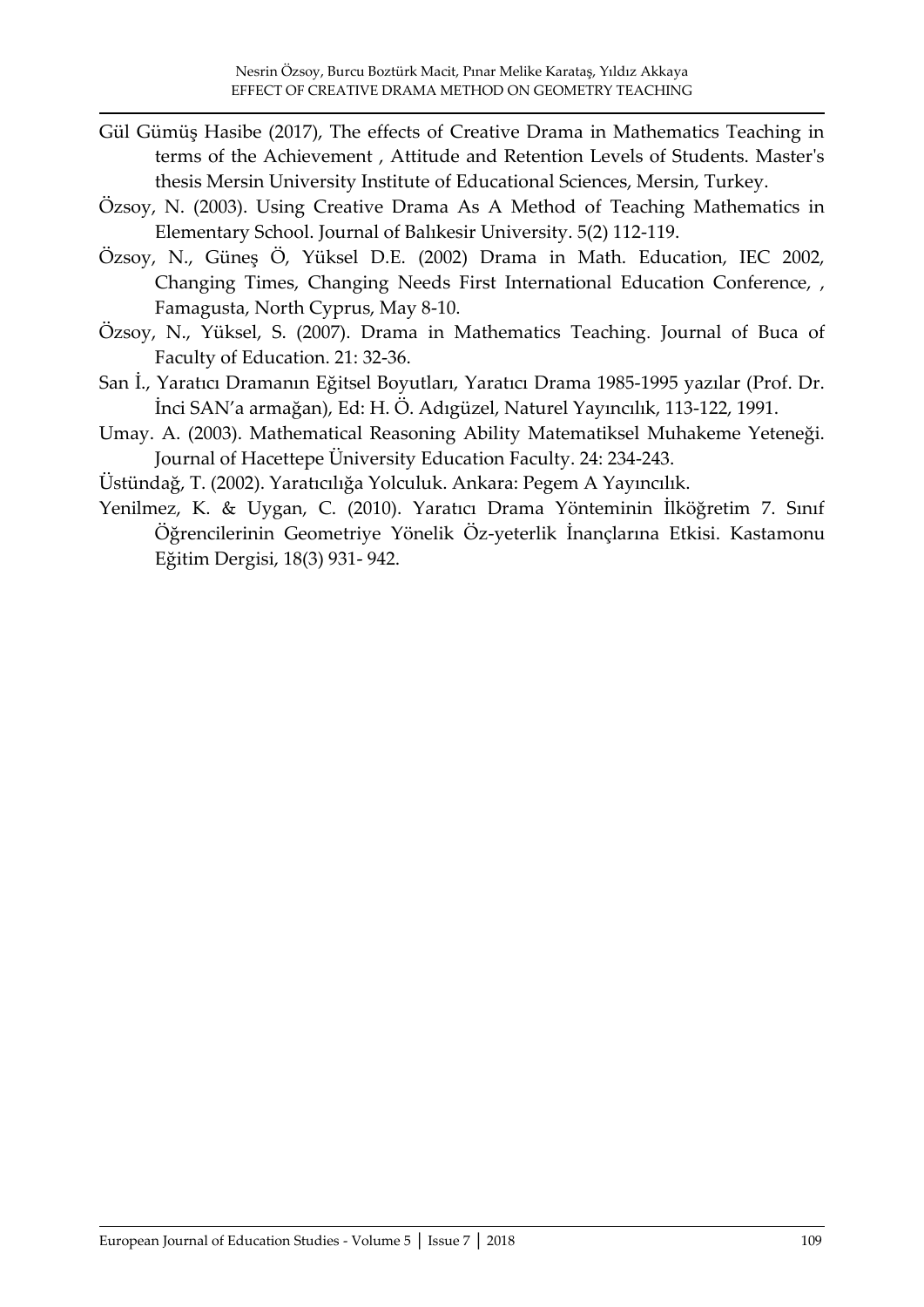## **Appendix**

## **Appendix 1: Creative Drama Method Usage In Secondary School Mathematics Lessons Activity Plan**

**Subject:** Triangle's Area. **Grade:** 6. **Time:** Three lesson hour. **Aim:** Calculating triangles area. **Behaviors:** 1. Finding the height of the triangle kinds and drawing it;

- 2. Calculating area of the triangle kinds;
- 3. Calculating the area of a triangle with the given height and base;
- 4. Obtaining triangles from squares and calculating the area.

**Material:** Rectangle, square, equilateral square and parallelogram out of cardboard, paper, scissors, pencil

**Role of the student:** Engineer, technician, client, land owners

### **Learning and Teaching Techniques**

#### **1) Warm up**

Students walk with music. When the music stops, students are asked to do what is said with the clap of the leader. Students are asked to make a triangle with their hands. Hands clap and music begins again. Students make triangles with a couple, with triple and walk with music. They make a triangle with four people and walk with music, they make triangle with five and six people later.

### **2) Roleplay**

Four people come to an engineer's office. They have square, quadrangle, parallelogram, equilateral square land plans in their hands. All four have the same request. They want their lands area to be divided into two. Group is divided into four.

Each group is given one figure to divide.

To groups: 'Why these land owners want their area to be divided into two equal parts? Asked.

Each group is given cardboard squares and asked to divide it into two. (Each group works at least two figures by turn.)

They are asked to calculate the areas and tell this to the class.



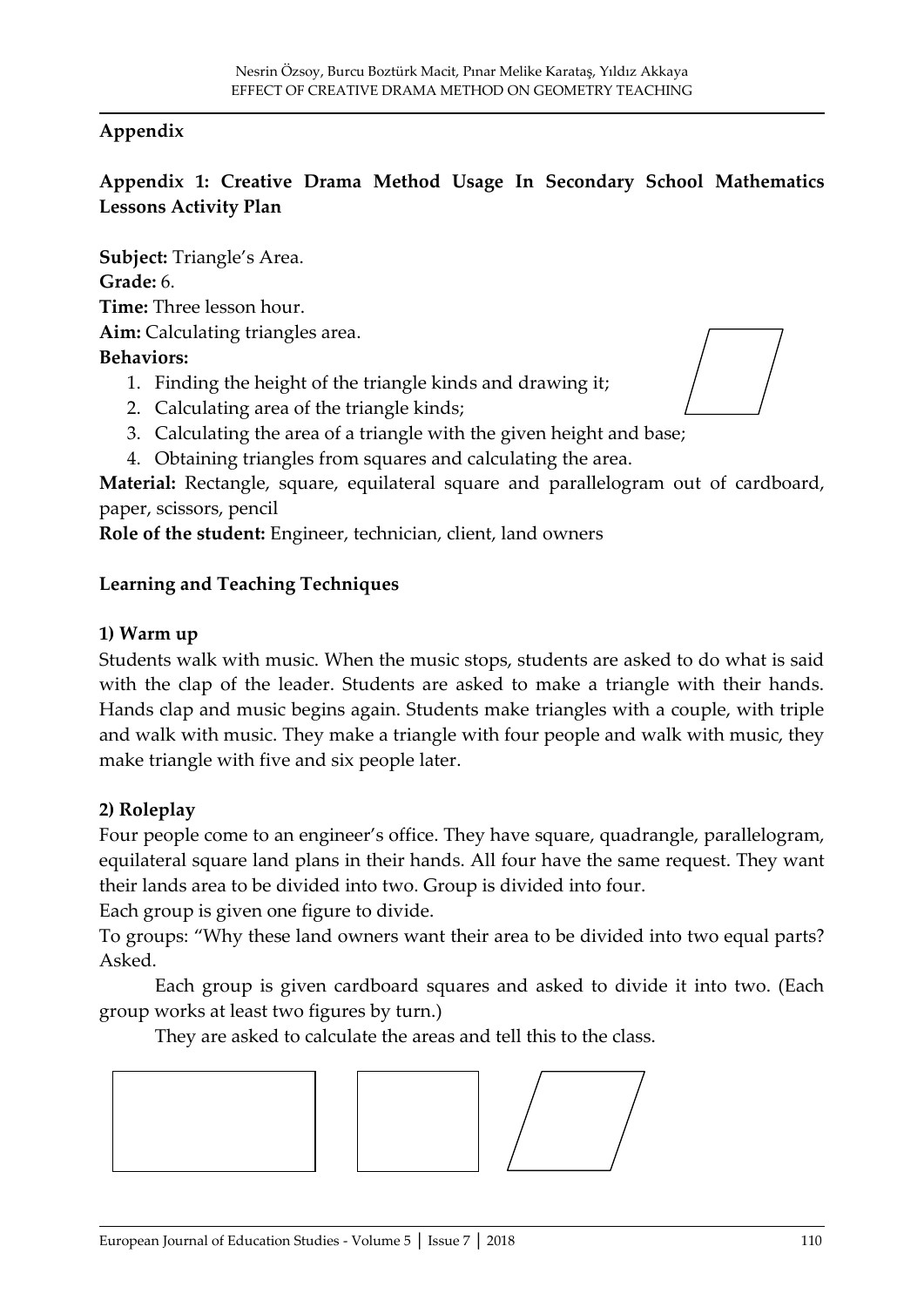#### **Interval assessment**

Teacher asks each group how they can do the same thing with other ways.

#### **3) Assessment**

- 1. Please share your experience and emotions.
- 2. They are asked what figure it is that they obtained and discussed.
- 3. Area formulation of the calculated triangle is asked.
- 4. Can you give examples similar to this in your daily life?
- 5. Create a story, poem, tale or a picture about triangle area.